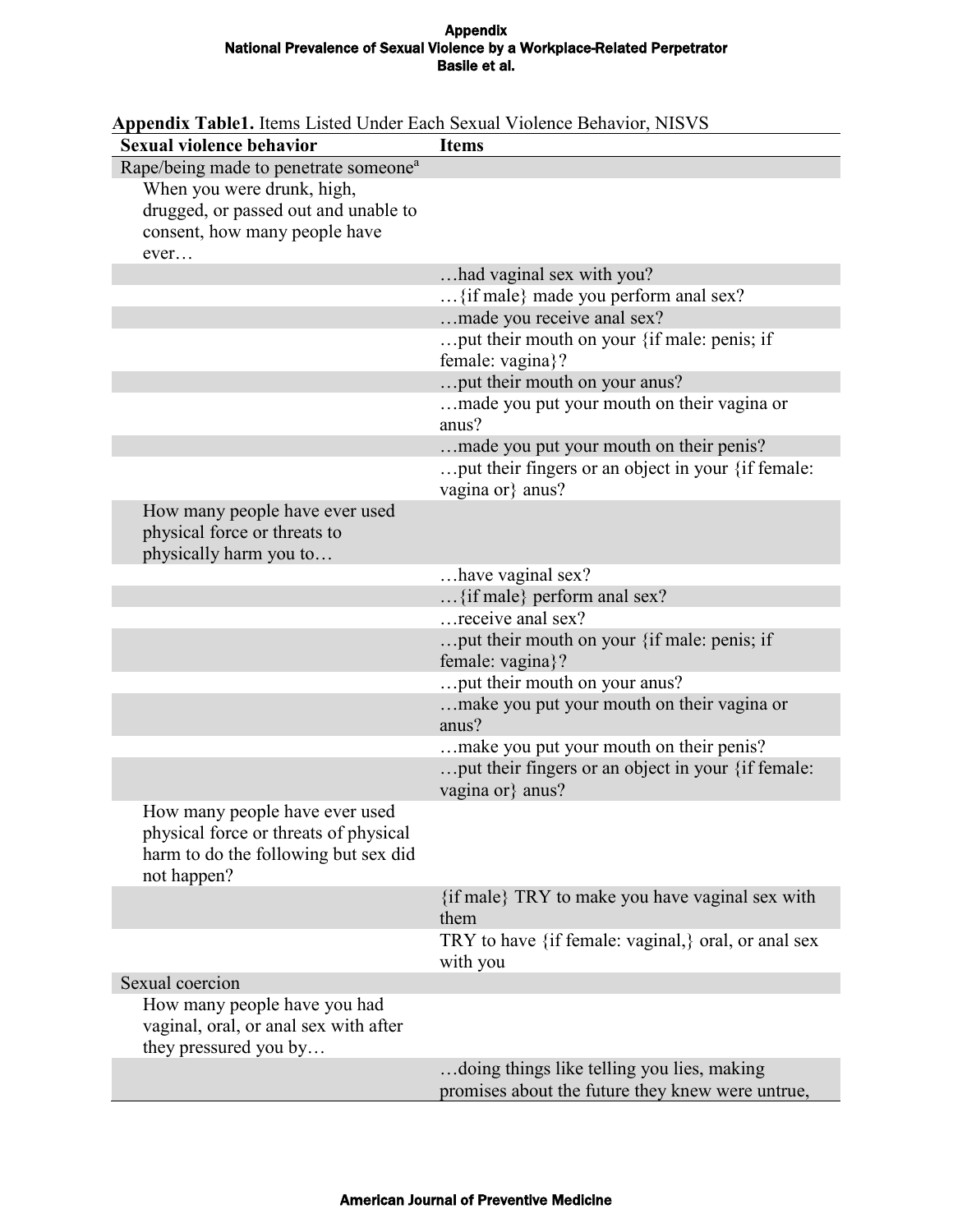## Appendix National Prevalence of Sexual Violence by a Workplace-Related Perpetrator Basile et al.

|                             | threatening to end your relationship, or threatening |  |  |  |  |
|-----------------------------|------------------------------------------------------|--|--|--|--|
|                             | to spread rumors about you?                          |  |  |  |  |
|                             | wearing you down by repeatedly asking for sex,       |  |  |  |  |
|                             | or showing they were unhappy?                        |  |  |  |  |
|                             | using their influence or authority over you, for     |  |  |  |  |
|                             | example, your boss or your teacher?                  |  |  |  |  |
| Unwanted sexual contact     |                                                      |  |  |  |  |
| How many people have ever   |                                                      |  |  |  |  |
|                             | kissed you in a sexual way when you didn't want      |  |  |  |  |
|                             | it to happen?                                        |  |  |  |  |
|                             | fondled, groped, grabbed, or touched you in a        |  |  |  |  |
|                             | way that made you feel unsafe?                       |  |  |  |  |
| Non-contact unwanted sexual |                                                      |  |  |  |  |
| experiences                 |                                                      |  |  |  |  |
| How many people have ever   | exposed their sexual body parts to you, flashed      |  |  |  |  |
|                             | you, or masturbated in front of you?                 |  |  |  |  |
|                             | made you show your sexual body parts to them         |  |  |  |  |
|                             | when you didn't want it to happen?                   |  |  |  |  |
|                             | made you look at or participate in sexual photos     |  |  |  |  |
|                             | or movies?                                           |  |  |  |  |
|                             |                                                      |  |  |  |  |
|                             | verbally harassed you while you were in a public.    |  |  |  |  |
|                             | place in a way that made you feel unsafe?            |  |  |  |  |

*Note:* All questions were yes/no type; each sexual violence behavior was defined by presenting any of the items in the category except for rape/being made to penetrate, which was defined by an algorithm.

NISVS, National Intimate Partner and Sexual Violence Survey.